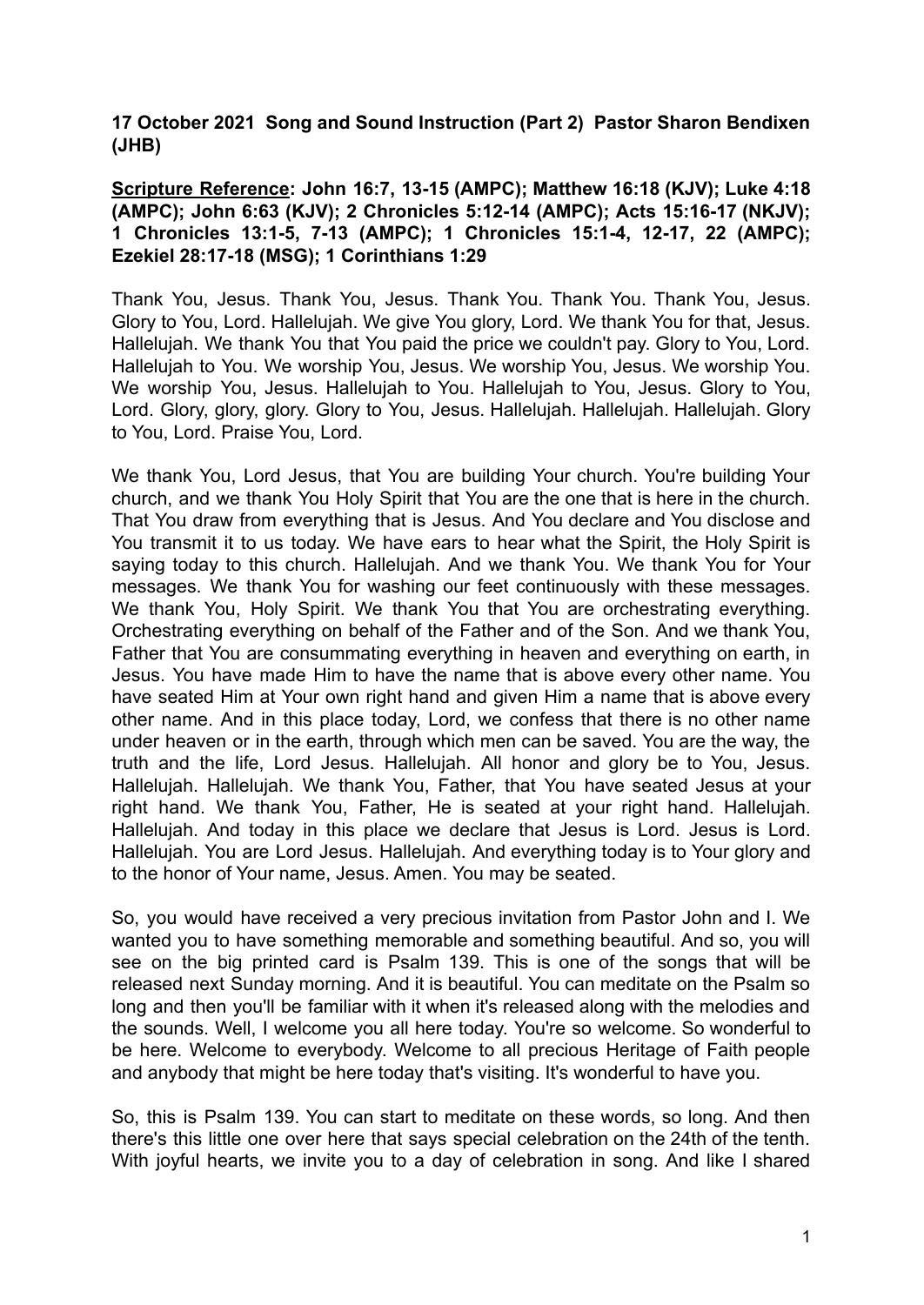with you last week, this is our *Songs of Psalms*. It's our *Songs of Psalms*. And then this one over here is so that you can just see we are celebrating our 40 years of marriage. And yeah, he needs to go and find his mommy. Thank you. Somebody's mommy is missing. Glory to God. Hallelujah. Okay. All right.

So, this is going to be a time, Pastor John and I are going to be sharing some of our life with the Lord Jesus, with the Father and with the Holy Spirit. And with the Word of God in our marriage for the last 40 years. We were privileged to have them all part of our married life from the outset. And so, it has been a journey with the Lord. And like Pastor John was sharing this morning, the fruit in our marriage, we give the Word of God all the glory. We give the Word of God all the glory. And Pastor John's desire for Sunday is that there will be an anointing release. And these messages are preparing you, for you to be expectant when you come on Sunday to receive an anointing release from the Holy Spirit. Right. And that, that anointing will touch all relationships across the board. All relationships, hallelujah.

And so, we are going to celebrate, and then we are going to have somewhat of a feast afterwards. So, you will be expecting to come for an hour and a half, maybe a little longer, maybe two. We just see because Pastor John and I will be sharing and I think we'll also be having my sons - we're still deciding on that. What we find in our hearts, we'll have our sons with us to talk about their experience growing up with us, as sons in the house and how they experienced our marriage and how they watched us and what they experienced in their hearts. So, I think that could be quite wonderful. But I think we're still deciding on some things, you know, but it is going to be quite personal. We will be showing you some pictures, not videos, just pictures of Pastor John and I on our wedding day, our first wedding anniversary. I think there's a picture of me and Pastor John when I was pregnant with Brynn. And then Brynn's birth and just some things like that, some milestones, you know, not many just. We just chose a few, just to give you some glimpses. And so, it's going to be personal, and the Holy Spirit is definitely going to be very present. The Holy Spirit is going to be very present with the release of all the songs and all the sounds, and in the sharing of our life together, our journey together. So that's that, that's that done. Glory to God.

So, I'm going to just share with you, the Lord wanted me to minister to prepare all Heritage of Faith people to receive the sounds, the songs, and receive what they are and are capable of doing in you. Not just as we minister to the Lord, but as when He ministers to us. Right? So, I'm just going to choose specific words out of this prophecy of Pastor John's - what the sounds of heaven and the song, these songs of light… *You could possibly expect it will draw people*. So, the sounds will draw us, *draw them into intimacy of the Holy One. Breakdown strongholds. Draw people to Jesus who have not yet met Jesus. Cause people to fall down and repent and give their lives to Jesus. Turn from their old ways, come into the new ways of Jesus. Permeate people of Heritage of Faith. Many healings taking place, emotional changes will happen.* Use this as a point of contact for yourself. Go through what Pastor John did, it's on the website. Go through what Pastor John declared, and prepare yourself for what you're wanting to receive from the Lord. Ask Him, ask Him. Right. "I'm wanting, You could find, Lord, any strongholds, those even that I don't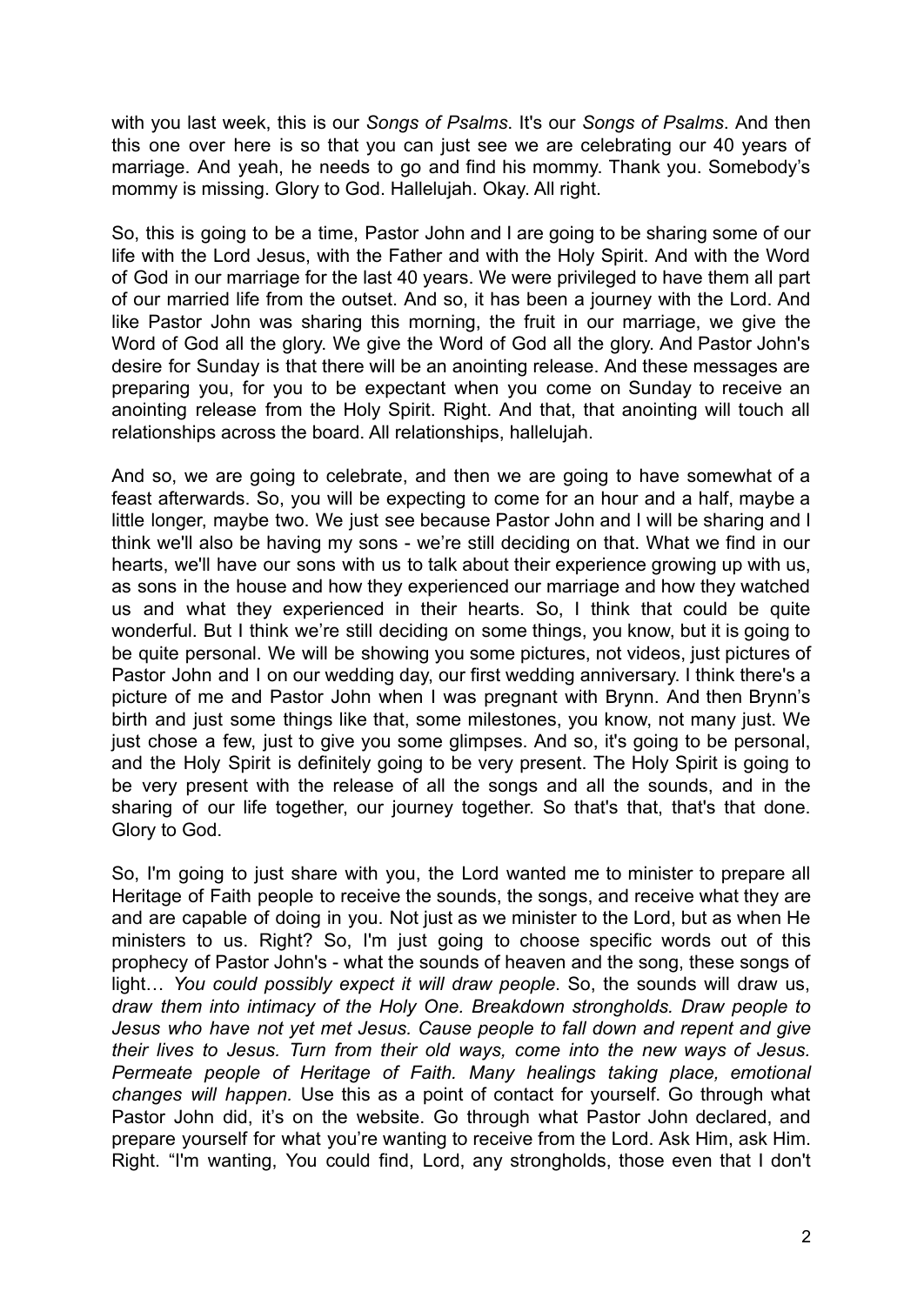know that they'll be broken down. Father, that I'll be drawn to Jesus in a way I have never been drawn to Him before. That there'll be repentance that will happen in me. That I'll give my life to Jesus more than I've ever. That I'll turn from some old ways and come into the new ways of Jesus. That the sounds will permeate." Speak to the Lord about it. Prepare yourselves during this week. Right? "Lord, thank you for healings that will take place, emotional changes that will happen in me. That old ways I will give up and come into the new. Depression will leave, oppression will leave me. Depression will leave me." Pray it for other people too before we get there on Sunday. Speak this for yourself and pray this. Just take some time this week to prepare your heart, prepare yourself spiritually, right. "And that it will penetrate any darkness in my mind, that it will penetrate the darkness, any darkness in my soul, anything in my soul that is turned against You, God. That it will penetrate darkness of depression, oppression, all kinds and manner of sickness and disease. Penetrate the darkness of poverty, it will penetrate darkness of religious spirits, all kinds of ways in me that may have turned me against you, Lord." just prepare yourself with these words. Hallelujah. Glory to God. And so, this is a preparation message for the release of these songs and sounds.

So, the Lord did want me to share something with you as I was going to sleep last night. I had to get up and go and find this paper because He began to speak to me and say, "I just want you to elaborate a little bit more to the people of Heritage of Faith, what I meant, I the Lord meant when I say to you, Sharon, I'm holding you responsible for the spirituality of My music ministry." So, this is how He gave it to me; to be responsible spiritually. That means you are in this marvelous fellowship with God the Holy Spirit, whom Jesus asked the Father to send from heaven to earth. He came as sound from heaven. He filled men and women with Himself. It is His dispensation, and He is orchestrating everything in the church. Now, what He hears from the Lord Jesus who is the Head of the church. He draws from that. This is how He said this; the Holy Spirit must lead.

Jesus said in John 16, I'm going to turn there, I'm reading out of the Amplified Bible. Let me just see there's 14, there's 15,Jesus talks about the Holy Spirit, so wonderful. He says here, the King James says, in verse 13 of John 16, **<sup>13</sup>… when He, the Spirit of Truth … comes, He will guide you (John 16:13 AMPC).** He will guide you.The King James says He will lead. This is how the Lord gave it to me last night. The Holy Spirit must lead everything in the church all the time.Okay, if the Holy Spirit is not leading everything in the local church, then Jesus is not building there. Because when Jesus said, **<sup>18</sup>… I will build my church; and the gates of hell shall not prevail against it (Matthew 16:18 KJV),** He knew He was sending the Holy Spirit to the earth. He knew that He was going to appoint apostles, prophets, pastors, teachers, evangelists. He knew He was going to fill every single son and daughter of God with His Spirit. He knew that He would have an order and a pattern in His church, where He would prompt people as He sees fit, that messengers would be listening to the Person of the - not the Person, He is not a person - would listen to the Holy Spirit. The Holy Spirit is not a person, a person is a human being. The Holy Spirit is God. The Holy Spirit is God. Right? He's God, He's God. So, Jesus knew that He would send the Holy Spirit, God the Holy Spirit to indwell every born again believer and indwell every appointed messenger. And that the Holy Spirit would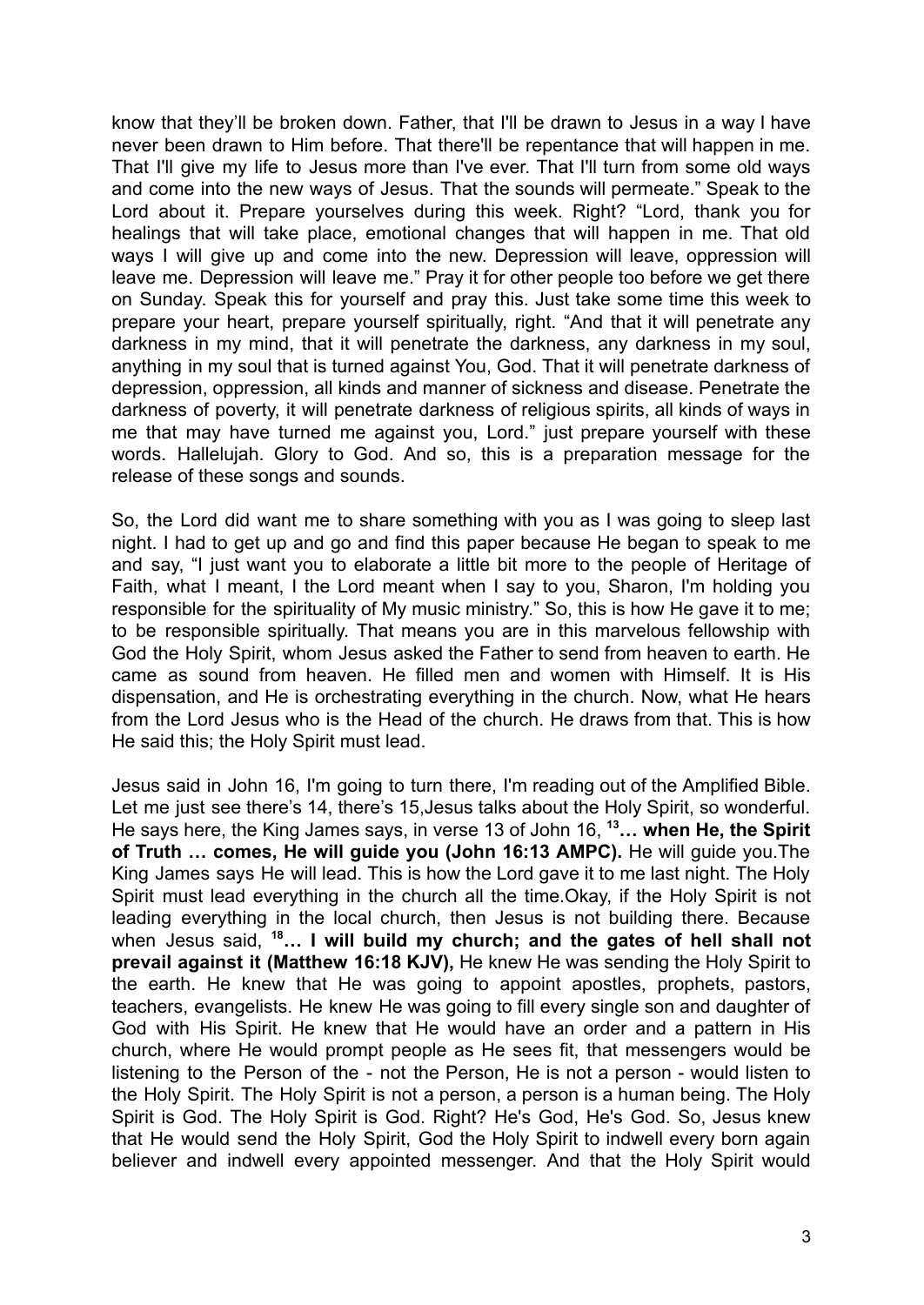speak to the messenger of the church, who would bring the message to sons of God, who had the Holy Spirit in them. And who would then have ears to hear, to be able to hear, whoever would have ears to hear what the Spirit of God is saying to this particular church. So, if Pastor John is not listening for the voice of the Holy Spirit, of what you do in this church, then Jesus is not building it. Then Pastor John is building it. Where the Holy Spirit is not permitted to speak and to lead and to guide, Jesus is not building there. There the gates of hell are prevailing.

So, the spirit realm dimension… Okay, let me go there, the Holy Spirit. Let me just read this to you from John sixteen verse seven, **<sup>7</sup>… I am telling you nothing but the truth when I say it is profitable … for you that I go away. Because if I do not go away, the Comforter … will not come to you [into close fellowship with you] (John 16:7 AMPC).** Into close fellowship with you the Amplified Bible says.So, at least the appointed people, the apostle, prophet, pastor, teacher, evangelists should be in close fellowship with the Holy Spirit; hearing everything about the church and what to do from the Holy Spirit. Otherwise, what chance do the rest of us have? Close fellowship with you. Verse 13, **<sup>13</sup>But when He, the Spirit of Truth (the Truth-giving Spirit) comes, He will guide you (John 16:13 AMPC).** He will guide you, Pastor John. He will guide you**.** He will guide you, sons of God, connected to the messenger and the spiritual leader. He will guide you into all the truth, all the truth, what to do in everything in prayer ministry, in music ministry, in all the messages that you must bring from heaven, in every aspect and all the helps ministry. In everything that you must do, He will guide you into the truth of everything that you must do in the church. He will guide you. You will not guide yourself. You will not be guided by the people. He will guide you; you will not be led by the consensus of the popularity of the people. The Holy Spirit will lead you, will lead you. Glory to God.

Close fellowship, close fellowship. For He, the Holy Spirit will not speak His own message, on His own authority, but He will tell, He will tell whatever He hears from the Father. He will give the message, it has been given to Him. He's just the same. The Holy Spirit is the same as Jesus. When Jesus was on earth, when it was His dispensation, it was His time to come to fulfill eternity's time. He said, "I don't do anything except what I see My Father do. I don't say anything except what I hear My Father's saying. I do not come on My own authority. I came because the Father sent me." The Holy Spirit's just the same as Jesus. Jesus was anointed with the Holy Spirit to be able to do everything that the Father had called Him to do on the earth. He came as a man, He emptied Himself of His divinity. The Holy Spirit came upon Him. Jesus said in Luke eighteen four, **<sup>18</sup>The Spirit of the Lord [is] upon Me, because He has anointed Me … to preach (Luke 4:18 AMPC),** to heal, to bind up, to set free. "The Spirit of the Lord is upon Me," Jesus said. Right.

Now, here we have the Holy Spirit. He will tell whatever He hears from the Father, He will give the message that has been given to Him, and He will announce and declare to you the things that are to come, that will happen in the future. He does that within a local church setting. He told us He would take the children and then He did. And He will continue to do that. Because when God speaks a word, even though through an earthen vessel, "I will take the children," it's like, "Let there be light." So,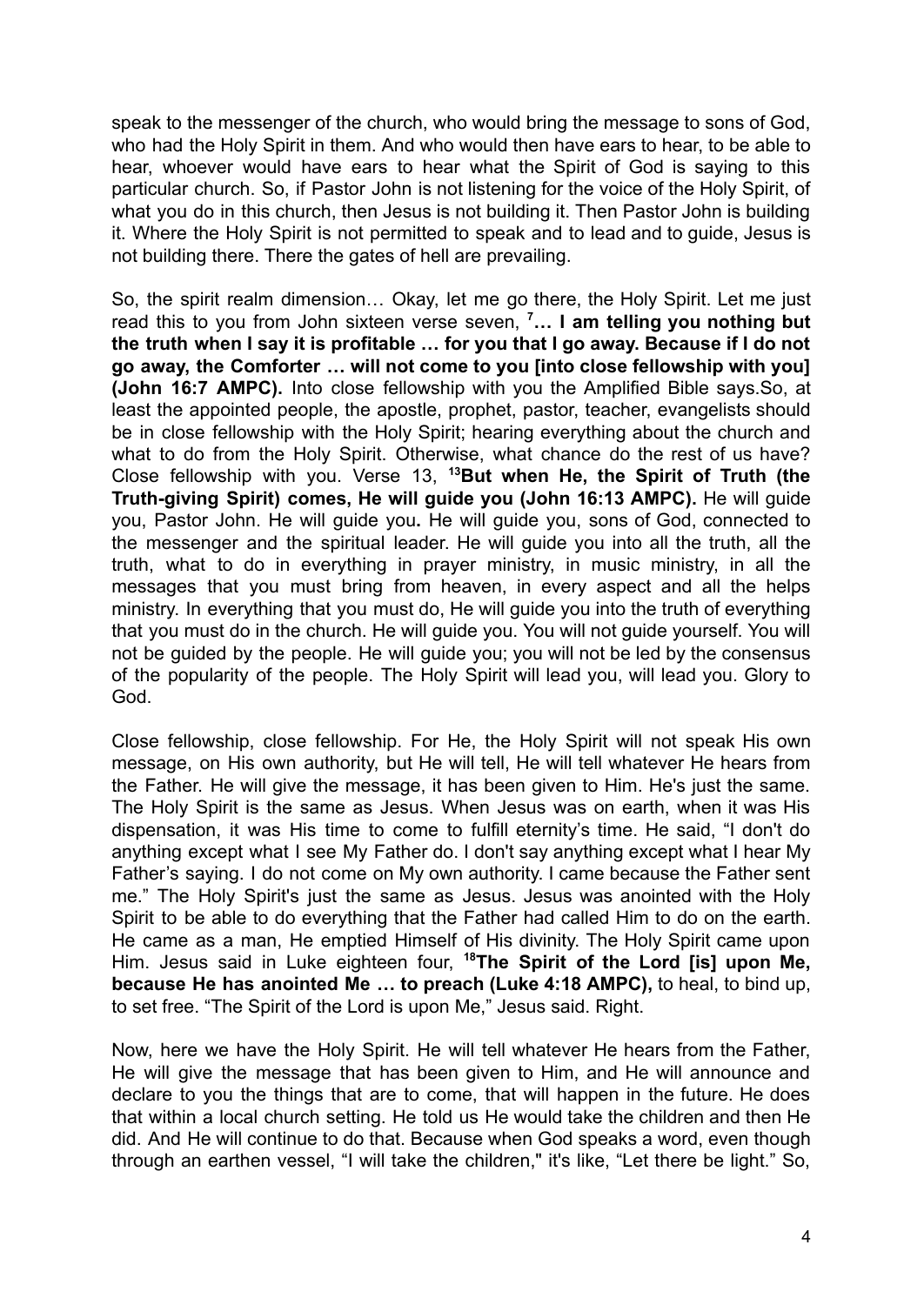He now, in His time and His era, new era, *I will take the children,* is going on and on and on and on. And those words and He will take, and He will take the children and He will take children, and He will take the children and He will take children, and He will take, and it will keep on like light keeps on being. So, I will take the children will keep on being.

So are all the words that God has been speaking to us, they go on and on, whether they are heeded or not. They are eternal. Jesus said also in John six, **<sup>63</sup>… the words that I speak unto you, they are spirit (John 6:63 KJV).** They don't fall and die. They go on and on. So, through eternity, even when we are in eternity one day, we will hear all those words that we heard or we didn't hear. They will resound. We will know instantly. So, this is spirit. So, **<sup>14</sup>He will honor,** verse 14, **and glorify Me, because He will take of (receive, draw upon) what is Mine.** Who is Jesus? The Head of the church. **He will take of (receive, draw upon) what is Mine** Look at what He does here; **… reveal (declare, disclose, transmit) (John 16:14 AMPC).** Reveal, declare, disclose, transmit. Reveal, declared, disclose, transmit. He will reveal and declare and disclose and transmit it. Transmit it. Reveal it. Declare it. Disclose it. Transmit it. That's what the Holy Spirit does in His church. Since the church was born, after Jesus rose again, He's never stopped doing. If you're trans… if your signal… if you've got your catchers up, you'll catch that transmission. If you don't have them up, you won't hear anything. You won't hear anything and that's why the Lord says, "They labor in vain." Unless the Lord builds the house, they labor in vain. Who build it? Because you didn't catch it from the Holy Spirit. You built it yourself. You just built it yourself. And that's a family too. That's a family too.

It's interesting that the Lord wants me to say that. The Holy Spirit knows how to build a family. He knows how to build a marriage. He knows how to build a family together spiritually. If you don't have your catchers up, there's no transmission. He is transmitting all the time. He's transmitting, He's revealing, He's declaring, He's disclosing, He's transmitting, He's revealing, He's declaring. He's disclosing, but there's no spiritual antenna out, and so, He can't help you. But if your spiritual antenna is out, He can help you. Right. Verse 15 **<sup>15</sup>Everything,** Jesus says, **<sup>15</sup>Everything that the Father has is Mine. That is what I meant when I said that He [the Spirit] will take the things that are Mine and will reveal -** there it is again **- reveal (declare, disclose, transmit) (John 16:15 AMPC).** Reveal, declare, disclose, transmit. Aren't those beautiful words. Thank You Holy Spirit, every morning, thank You that You reveal, declare, disclose, transmit to me today. I've got all of my antennas up to catch it, You can transmit, Lord. I have my spirit heart ready for You to speak, reveal, declare, disclose and transmit. Alright.

So now we are preparing to receive the transmission of sound, songs, and sounds. These songs and these sounds are spiritual. They come from heaven. I am here to declare and disclose and reveal and transmit to you today that the songs and the sounds that God began to give us when He started to speak to us - the Holy Spirit started to speak very clearly when Pastor John put me in the place that I must be, the Holy Spirit started to speak very clearly - about what He wanted out of music ministry. What He wanted it to be, what He still wants it to be becoming. So, one of the statements that Pastor John made when he spoke to the music group a couple of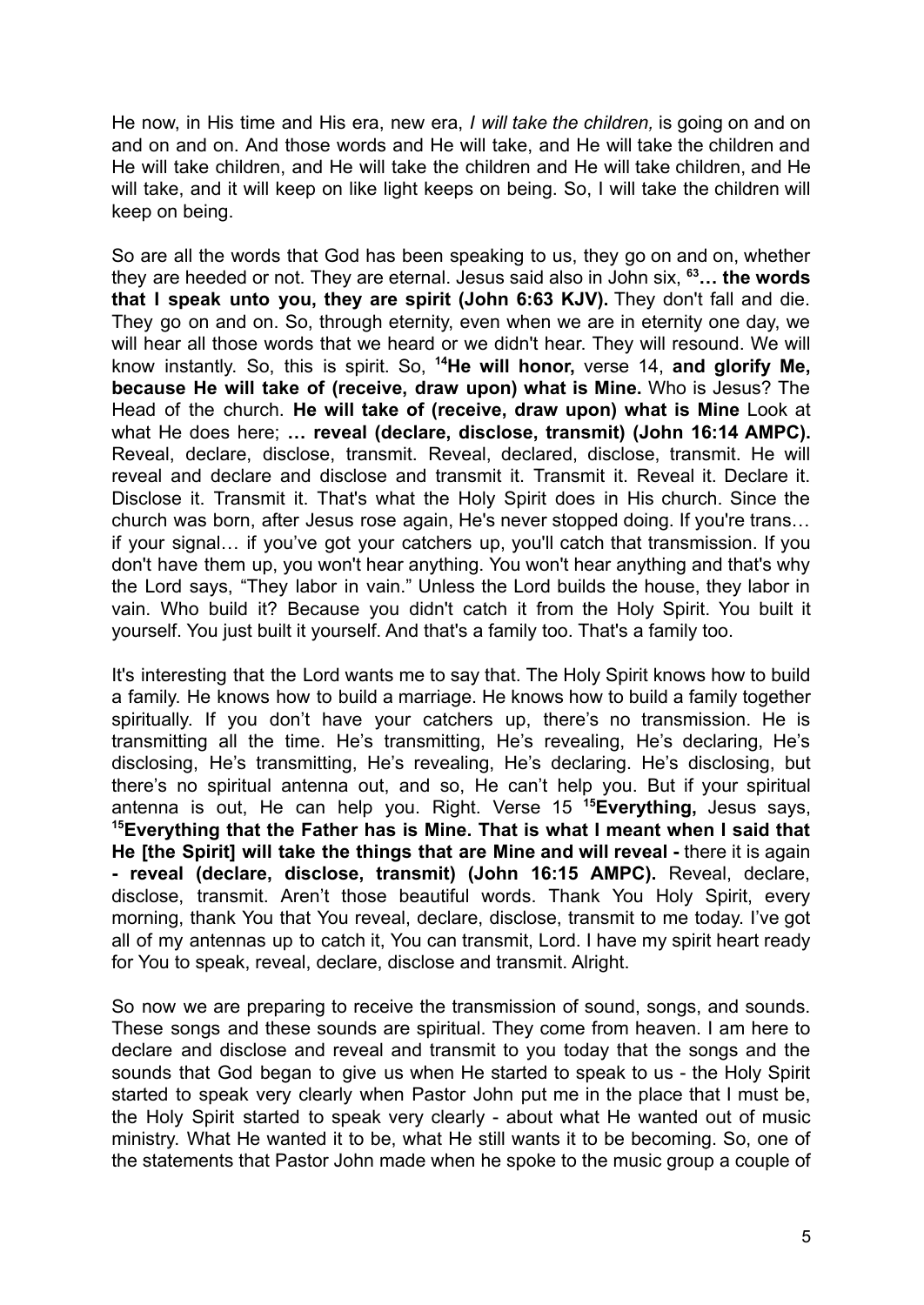years ago, he said, "With much of the music in the body of Christ you have an interactive soul experience." And that is not what God intends. He intends for it to have a spiritual impact on you. Jesus says, "The words that I speak to you are spirit." The songs that are coming from heaven now are spirit and life because that's what He said He would give us if we wanted it. And we said, "Yes," and that is what He is giving. And it has the power in it, it is spirit, and it is life.

One of the things we are going to look at now concerning music ministry, is God's pattern – God's order in music ministry – His music ministry. In His music ministry His order is of utmost importance to Him. We are going to have a look; we are to seek God after His order if we desire His glory. Do you remember when Brother Jerry was here and he spoke about the glory and he said, "Show me Your glory, Lord. Lord, show me Your glory, Your manifest presence." You see that's what God is after. He's wanting a place that is ordered according to His pattern so that He can manifest Himself. He longs to walk again amidst His children. But He comes to a place that is properly prepared for Him according to His order, not according to ours. When the order is right and the pattern is right, His glory does come to manifest. Now we're going to look at 2 Chronicles chapter 5 from verse 12 in the Amplified Bible. Thank you. I want you to have a look here, **<sup>12</sup>And all the Levites who were singers -** now the type in the New Testament of a Levite is the five-fold ministry. I want you to see God's order here. **And all the Levites who were singers—all of those of Asaph, Heman, and Jeduthun, with their sons and kinsmen, arrayed in fine linen, having cymbals, harps, and lyres—stood at the east end of the altar, and with them 120 priests blowing trumpets; <sup>13</sup>And when the trumpeters and singers were joined in unison, making one sound to be heard in praising and thanking the Lord, and when they lifted up their voice with the trumpets and cymbals and other instruments for song and praised the Lord, saying,** see they were all saying, praising, singing the same words, **For He is good, for His mercy and loving-kindness endure forever, then the house of the Lord was filled with a cloud,** then God comes. **<sup>14</sup>So that the priests could not stand to minister because of the cloud, for the glory of the Lord filled the house of God 2 Chronicles 5:12-14 AMPC).**

The pattern. He has His pattern for music ministry, there's so much of it in scripture. We are going to have a look at the Tabernacle of David. There's something that all of the Biblical commentaries agree with, is that the music ministry in the New Testament church was fully patterned after the Tabernacle of David. That's why there is not a whole description of God's order all over again in the New Testament. There's just God speaking in the New Testament; I will build the Tabernacle of David of which the music ministry that was in the Tabernacle of David is a part of that, it's just a part of that. Right?

So, we're going to have a look at Acts chapter 15 verses 16 and 17. God says, **16 'After this,'** this is from the New King James Version, <sup>1</sup>**<sup>6</sup> 'After this I will return And will rebuild the tabernacle of David, which has fallen down; I will rebuild its ruins, And I will set it up; <sup>17</sup>So that the rest of mankind may seek the Lord, Even all the Gentiles who are called by My name, Says the Lord who does all these things.' (Acts15:16-17 NKJV).**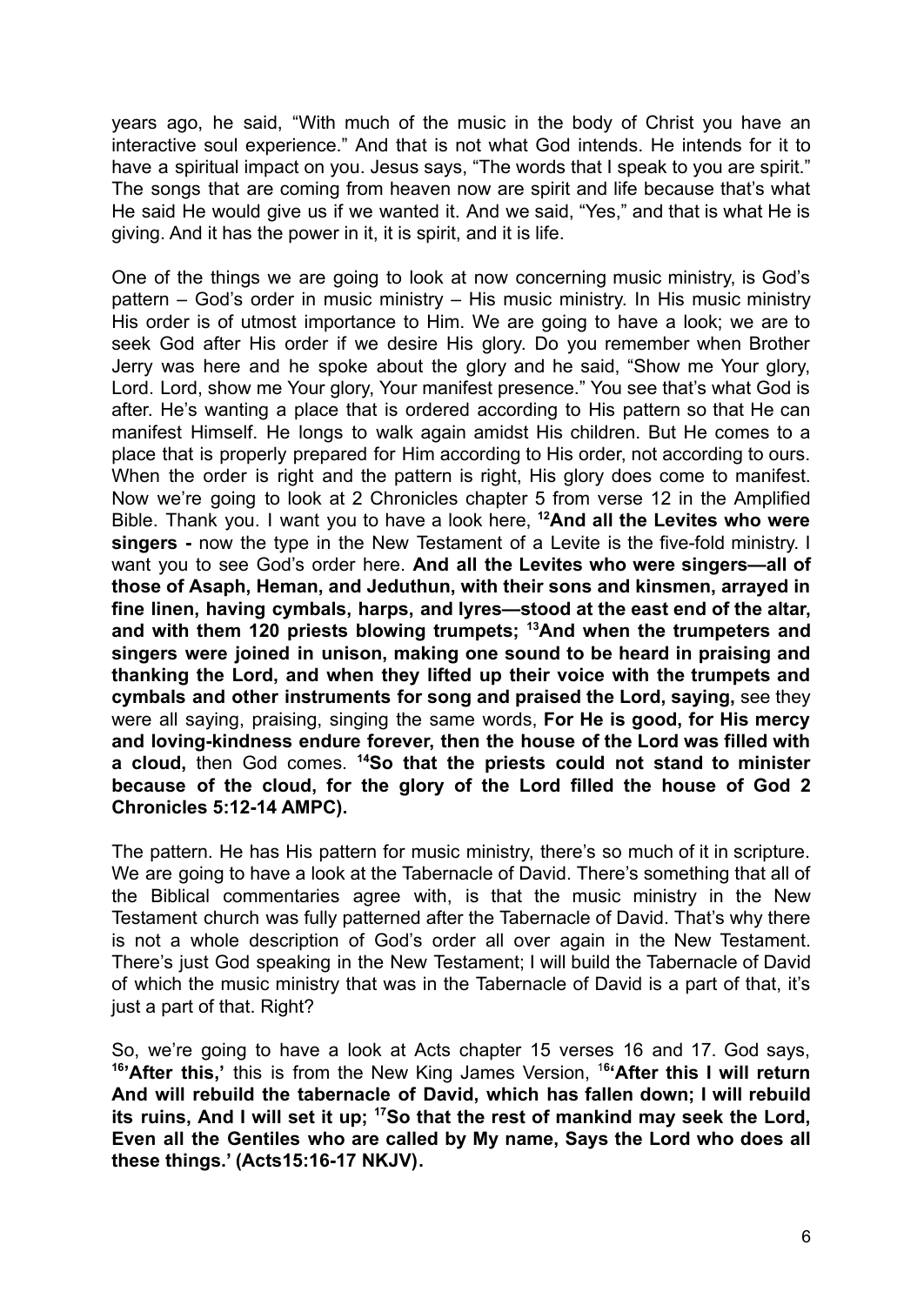Now we're going to look at a man of God after God's own heart, David, and he loved the presence of God. And we're going to see, it's going to be very, very powerful for you to have a look at this. We're going to go to one Chronicles chapter 13, out of the Amplified Bible. I want you to see here that we do things God's way, or it doesn't get done at all. I mean, you can get it done, but God's not going to show up. Right, so let's have a look here. Chapter 13, verse one, **<sup>1</sup>David consulted the captains of thousands and hundreds, even with every leader. <sup>2</sup>And David said to all the assembly of Israel, If it seems good to you and if it is of the Lord our God, let us send abroad everywhere to our brethren who are left in all the land of Israel…** Verse 3, **<sup>3</sup>And let us bring again the ark of our God.** The Ark is symbolic of the presence of the Lord. **Let us bring again the ark of our God to us, for we did not seek it during the days of Saul. <sup>4</sup>And all the assembly agreed to do so, for the thing seemed right in the eyes of all the people. <sup>5</sup>So David gathered all Israel together…** Go to verse 7**. <sup>7</sup>And they carried the ark of God on a new cart and brought it out of the house of Abinadab, and Uzza and Ahio [his brother] drove the cart. <sup>8</sup>And David and all Israel merrily celebrated before God with all their might, with songs and lyres and harps and tambourines and cymbals and trumpets (1 Chronicles 13:1-5, 7-8 AMPC).** Hallelujah. Praise the Lord. We celebrate in God. Hallelujah. We want His presence so we sing and we praise and we celebrate, we want His presence. All our might, all our might, our might. Right.

**<sup>9</sup>And when they came to the threshing floor of Chidon, Uzza put out his hand to steady the ark, for the oxen [that were drawing the cart] stumbled and were restive. <sup>10</sup>And the anger of the Lord was kindled against Uzza, and He smote him because he touched the ark; and there he died before God. <sup>11</sup>And David was offended,** and David was offended **because the Lord had broken forth upon Uzza; that place to this day is called Perez-uzza [the breaking forth upon Uzza]. <sup>12</sup>And David was afraid of God that day, and he said, How can I bring the ark of God home to me? (1 Chronicles 13:9-12 AMPC).** He should have asked that question upfront, right? Instead of consulting with everybody about how do you think we should do church, so that we can have a rah, rah, happy, happy, praise, celebrate, music instruments? Surely that should get God's attention. **<sup>12</sup>And David was afraid of God that day, and he said, How can I bring the ark of God home to me?** Verse 13, **<sup>13</sup>So David did not bring the ark home to the City of David, but carried it aside into the house of Obed-edom the Gittite (1 Chronicles 13:12-13 AMPC).**

Now we have a whole chapter 14, and you don't hear anything about David and the ark. I was just wondering how long that chapter took, you know, for David to get over himself because he was offended. Because, "You know my heart, Lord. You know my heart. I just wanted Your presence. You know my heart." No, God knows your heart but He wants you to seek Him with it.

When you seek Me with all your heart, you'll find Me. And so here's David verse one, capter 15, **<sup>1</sup>David made for himself houses in the City of David, and he prepared a place for the ark of God and pitched a tent for it. <sup>2</sup>Then David said, None should carry the ark of God but the Levites, for the Lord chose them to carry the ark of God and to minister to Him forever. <sup>3</sup>And David assembled all Israel**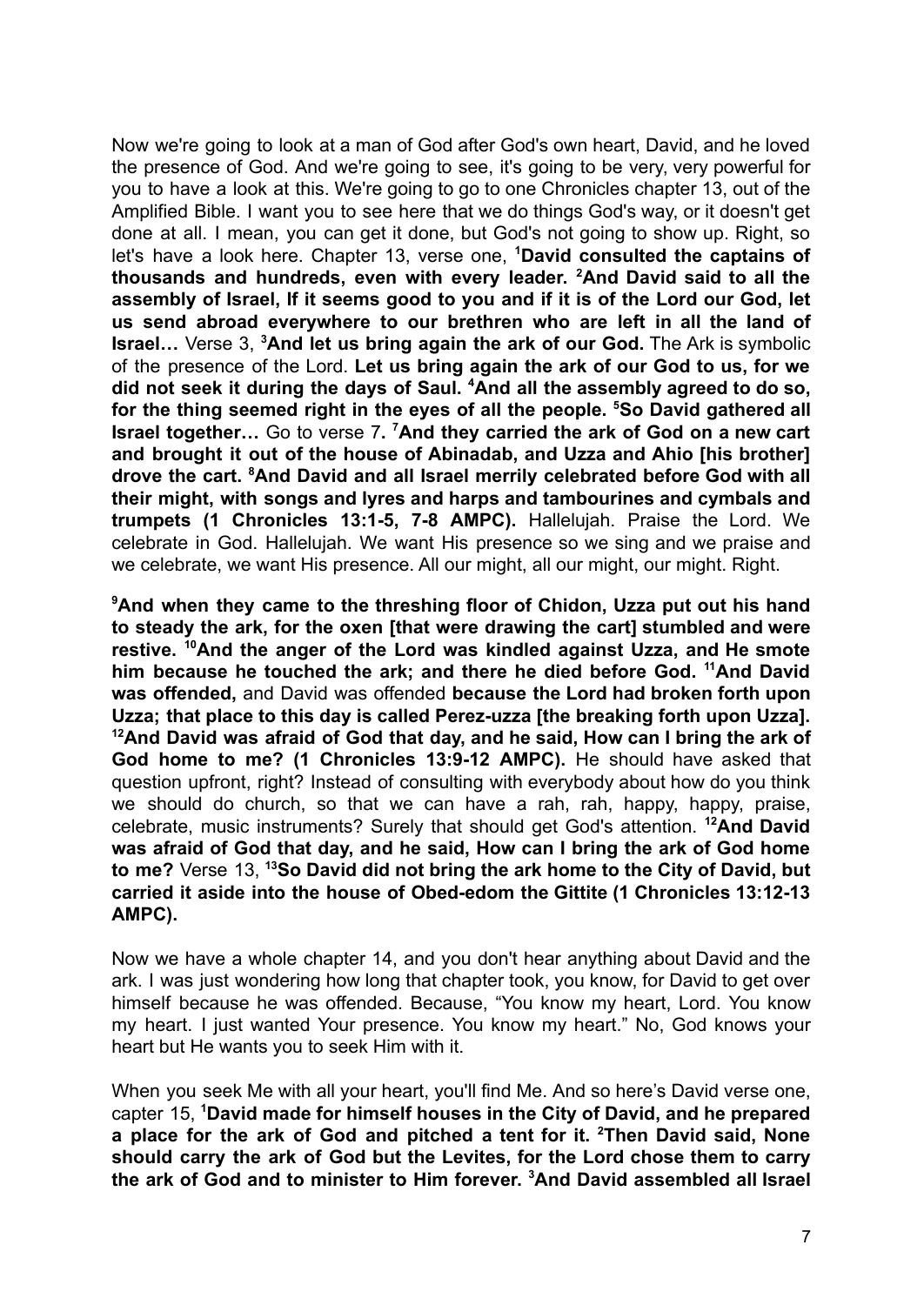**at Jerusalem to bring up the ark of the Lord to its place, which he had prepared for it. <sup>4</sup>And David gathered together the sons of Aaron and the Levites.** Verse 12, **<sup>12</sup>And said to them, You are the heads of the fathers' houses of the Levites; sanctify yourselves, both you and your brethren, that you may bring up the ark of the Lord, the God of Israel, to the place that I have prepared for it. <sup>13</sup>For because,** this is a very important verse here. Verse13, I want you to really take it to heart here. Look at this. **<sup>13</sup>For because you bore it not [as God directed] at the first, the Lord our God broke forth upon us—because we did not seek Him in the way He ordained.** There is another version here. It says we did not seek Him after due order. We did not seek Him after due order. We didn't seek Him and ask Him, "How do we have Your presence here?" We just made a lot of noise and celebrated and lots of songs and tambourines, and we praised and we were celebrating. But we didn't ask You. What do we do to prepare ourselves so You can come? **<sup>14</sup>So the priests and the Levites sanctified themselves to bring up the ark of the Lord, the God of Israel. <sup>15</sup>The Levites carried the ark of God on their shoulders with the poles, as Moses commanded by the word of the Lord. <sup>16</sup>David told the chief Levites to appoint their brethren the singers with instruments of music—harps, lyres, and cymbals—to play loudly and lift up their voices with joy. <sup>17</sup>So the Levites appointed (1 Chronicles 15:1-4, 12-17MAPC).**

So here we go; here is the order of God, is that the five fold ministry have to seek the Lord for the music ministry. It's not up to somebody that's talented to seek the Lord; what to do? The Levite is supposed to seek the Lord what to do in prayer ministry, house of prayer, music ministry - what is the Holy Spirit saying about it? In message ministry, what is the Holy Spirit saying to the church? The Holy Spirit should have the place of guiding and leading, directing everything. He is the Spirit of Christ, and He is the Spirit of God. Hallelujah. It is Pastor John and my responsibility to seek the Lord, for the music ministry in this house, to hear from the Holy Spirit, and then have recognition of the time. Receive instruction from the Holy Spirit, give instruction, and then the law of attraction kicks in. It attracts the presence of God. Glory to God.

So, that's what the Lord wanted you to see, that it is His order. Let me see what I am going to do here with you now, this afternoon. The Lord is not going to take me in the same prophetic flow as He took me this morning. He is not going to do that this afternoon. There were things that He pulled out of me, prophetically, about what He is saying about occupation. He is occupying the spirit realm dimensions with music now. He said very clearly this morning that the sound of the power of the Babylonian sound of music has fallen. So you need to, if you are wanting to hear what the Spirit of God said, it came out in the same way as *I Will Take The Children* came out of me. It came out that God will now occupy the spirit realm of sound and song. The Babylonian music will never, ever, again have the impact or the influence. You will hear them play, they will still play their songs but because God is finding pockets of Ecclesia's all over the world, where the due order of God is being sought for His presence, in music ministry, that now the Church will arise and the spirit songs will now occupy the spirit realm. They will do what came out of Pastor John; they will pierce and they will penetrate.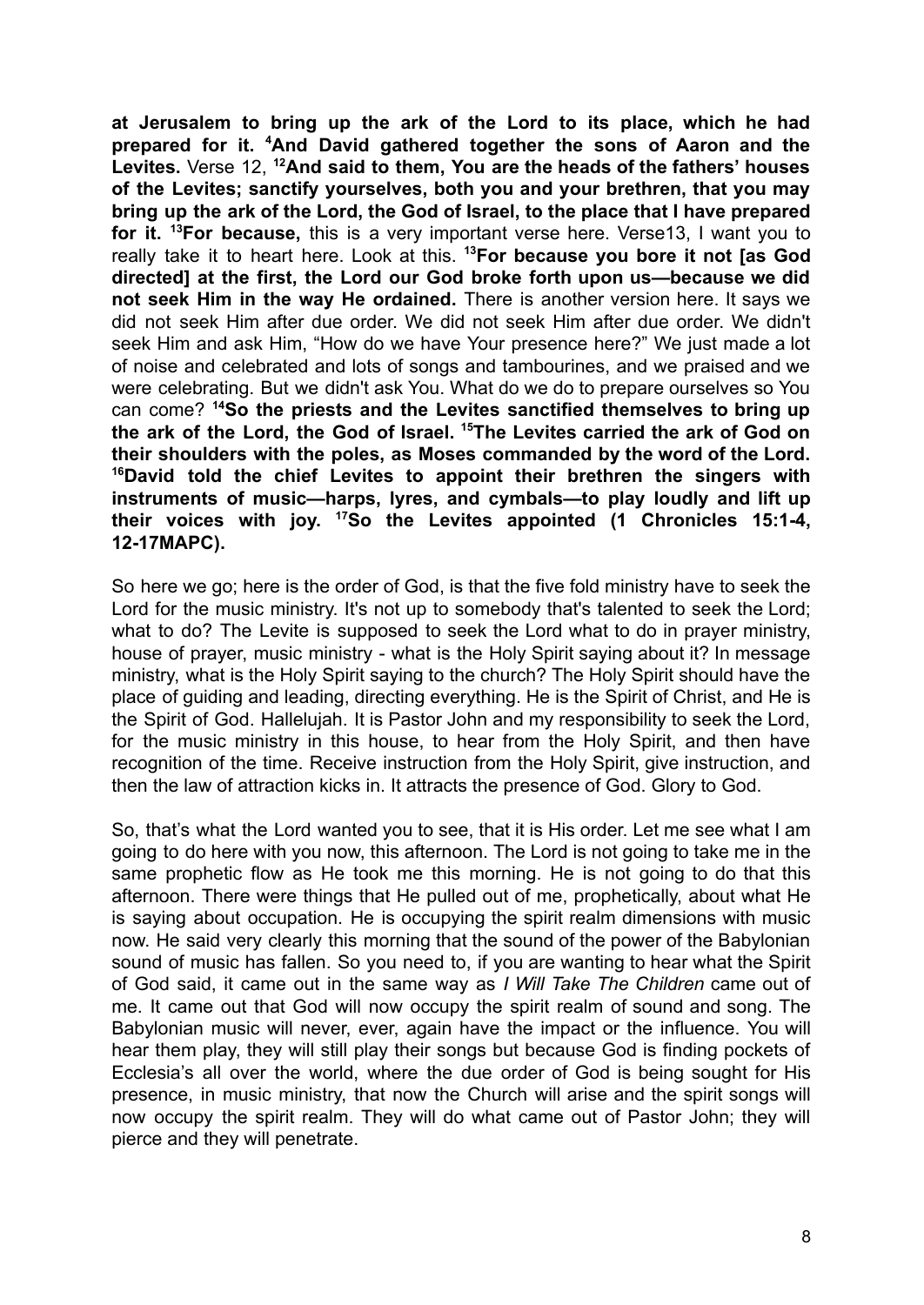I can't go to all those places yet because in 2017, the Lord spoke to Pastor John and He said, we are to occupy spirit realm dimensions allotted us. And so only spirit can occupy spirit realm. Principalities and powers and rulers of darkness and spiritual wickedness in heavenly places have occupied spirit realm; sound and song. Only spirit songs of light can dispel that darkness. Only the songs of light can dispel that darkness and the Spirit of God said this morning, through me, what He needed to say. I'm going to go in a little bit of a different way. I'm going to just share some things that I wrote down here, things that the Holy Spirit gave me. *Suddenly a sound from heaven, it's for a move of My Spirit I am preparing you. I'm getting you ready for a move of My Spirit; the gold. No baal, no brass, I'm instructing you, leading you, teaching you, training you, getting you ready for your part in this move of My Spirit. A change in sound, a first, unpredictable, for the very first time, never released until now. Sound distinction, sound variants, sound diversity, the extent, the degree, the scope; it's actual, it's for purpose. A release of new properties in this sound, it will now be coming all the time.*

The word *sound* means a *particular, auditory effect produced by a given cause.* The word *sound* means *the sudden occurrence of an audible event happening.* The word *sound* means *the audible part of a transmitted signal, auditory communication.* Right. Again, *I'm holding you responsible for the spirituality of the music ministry.* In other words, the Holy Spirit is saying to me, "I am holding you responsible to hear everything from Me for music ministry. I'm holding you responsible to listen to Me and what I want because I am drawing from Jesus. I'm not giving My own message to you, Sharon. What I'm hearing from the Father, what I'm hearing from Jesus, I am speaking to you about music ministry."

Be more responsible, organise, establish. He gave us the whole execution, working with Pastor John helping me. He told me clearly, "You work with Garth. You work with Garth, you work with Garth." I work with Garth. He gives me instruction. "This Psalm, this song, this song," He wants a song of this, a song of that, a song of this. He speaks to Garth. He gives Garth the sound, He gives Garth the song, he checks with me; we work together. We work together every week. We work together all the time, there is nothing that gets done independently that Garth does independently, Pastor Garth does independently from me. I am a Levite. He got appointed, he got appointed by a Levite. Pastor John appointed him. Pastor John and I together appointed him. Right. A responsibility to carry the presence rests upon... Corporate presence, you have your presence of God for yourself but corporate presence is the responsibility of the Levites to be carried on their shoulders.

*A move of the Holy Spirit*, He continued, f*or the move of the Holy Spirit, there are certain elements that must be in place. What price are you prepared to pay? It requires discipline, disciplines, spiritual preparation. You must work with Garth on songs.* This is 2017, the 5 th of September. *You must work with Garth on songs. There* is a sound I am giving him and you together. I want it out. I am pushing you. You're in *charge of song.* Now, this is interesting if we go to 1 Chronicles chapter 15 verse 22. *You're in charge of song, it's your spiritual responsibility, you're in charge of song.* Right. I told you last week that loosely I would get involved in the music ministry in the times past and one thing I did know was that I had learned from Kenneth E.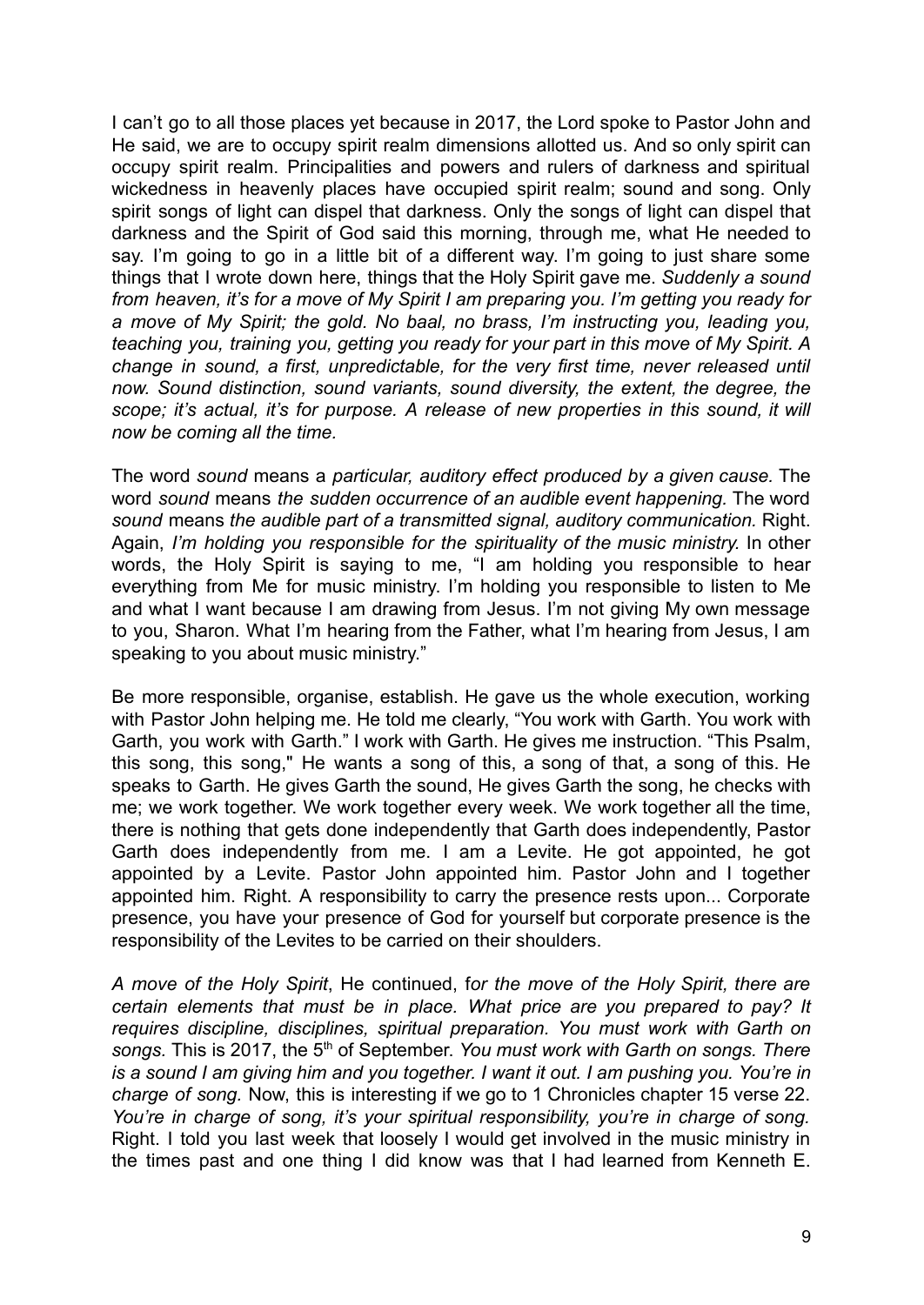Hagin was that you don't sing songs that are full of unbelief. I would always be aware that I was in charge over song that I would speak to whoever was the - when we were still ignorant - the worship leader. Who was just someone who happened to have a voice and who could play the guitar. Right. The Levite's responsibility to hear from the Holy Spirit about His music ministry. So I would say, "We can't sing that song, we can't sing that song, we can't sing that song, we can't sing that song; it's full of unbelief." Right.

Quite a few things that I learned in the early days about sound and song, interestingly enough I learned from Kenneth E. Hagin. He said things like this, "We must learn to flow with the Spirit. Music enhances the presence of God. We need to understand the role music plays in affecting the ministry." Okay, then he spoke about Elisha called for a minstrel, and his presence of God was enhanced. When the minstrel played the hand of the Lord came upon him, the hand of the Lord is the Holy Spirit, and then Elisha could start to prophesy. "Music comes under the Ministry of helps listed in 1 Corinthians 12:28. The Ministry of music is a great help. Thank God for the ministry of music. The Bible has much to say about music in connection with ministering to the Lord. We know that music helps us to minister to the Lord. If you play the right kind of music in your home, when you're praying, or studying the Bible, what the difference it would make." Music affects all the ministries, actually, with what we know now is sound and song we've come, we've come by revelation that sounds and songs are for all of us, to pierce and penetrate and to draw us, right? But it affects all of the ministries. "It has something to do with the anointing in all the offices, music can help all ministers. However, it does seem to me that the music has more to do with the prophet's office than the others because the prophets must be so sensitive to the Holy Spirit."

So, Dad Hagin didn't play an instrument, and he didn't sing. But he knew because he was spiritual. He knew what songs were spiritual. Right? He was a spiritual person. What is a spiritual person, Pastor Sharon? It's a born-again spirit being who has strengthened their own spirits, that has a strong spirit. They've strengthened it with the Word of God. They've strengthened it with sound and song, songs and sounds. They've strengthened it praying in the Spirit. Fellowshipping with the Holy Spirit. Hearing the Holy Spirit. Obeying the Holy Spirit. Following Jesus, by the person of the Holy Spirit. Listening to what the Spirit is saying to the church, your church. I've shown you this so many times from the book of Revelation. Jesus writes very different messages to different churches. This message is not for me to go and preach at another church. They're not at where we're at. Their messages are not supposed to come to us. Were not where they're at.

God is doing in every local assembly, in every church, He's doing like He's demonstrated to us and shown us in the book of Revelation. To the church at Smyrna, He writes. To the church of Philadelphia, He writes that. To the church at Ephesus, He writes that. To the church at Thyatira, He writes that. To the church of Laodicea, He writes that. To the church of Philadelphia, He writes that. Very different - He knows the condition of every single assembly, and He addresses them directly with messages from heaven for them.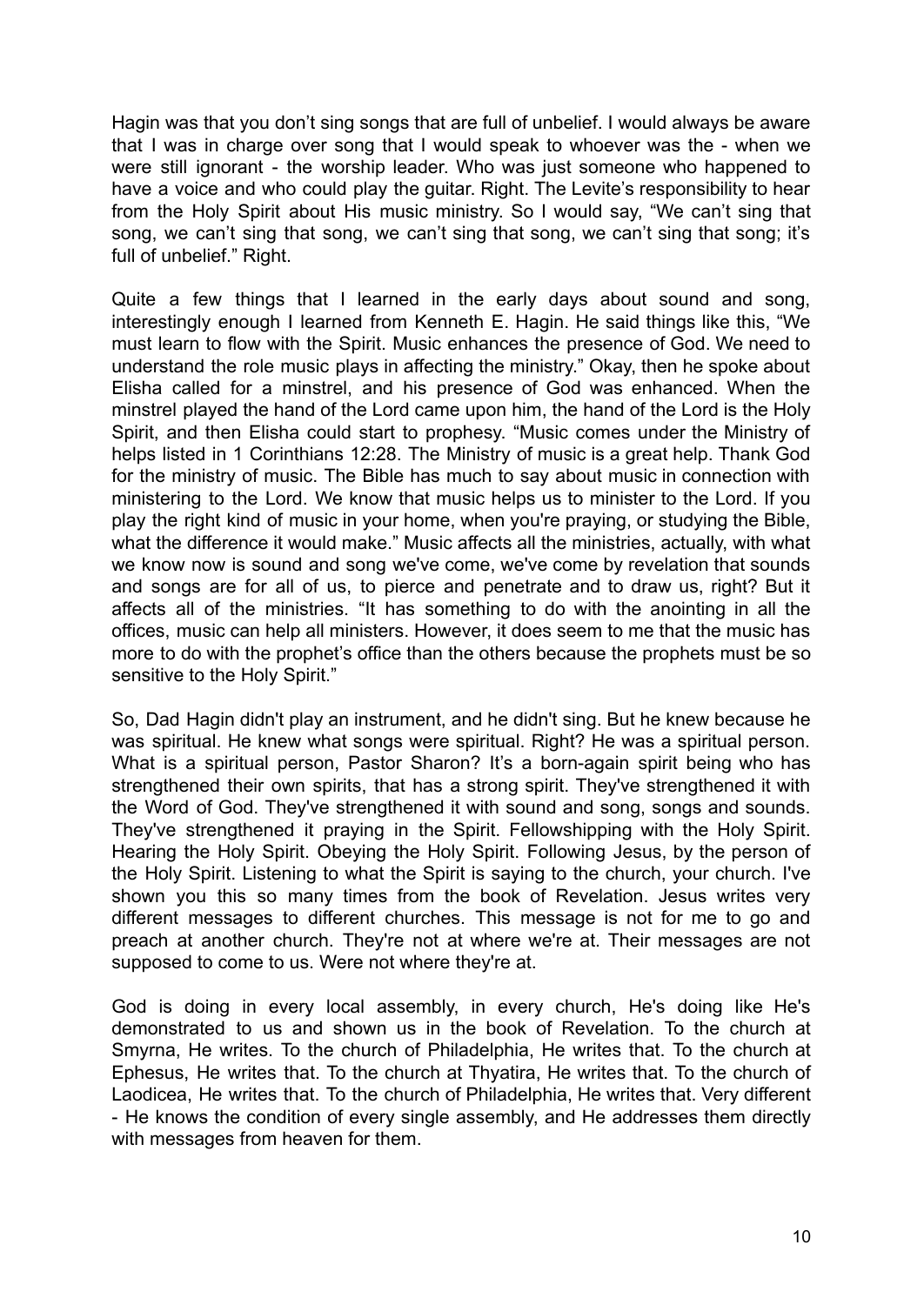I mean, you can understand that. Can't you? Imagine I just go into another church, somebody invites me and I say, "God says, 'I will take the children.'" We had a journey of seven months of Pastor John and myself and Pastor Christi coming to minister and prepare the hearts. You can't just take that somewhere else. God has different letters that He writes to different assemblies.

So, he says here; *sometimes I'll have the singers and musicians sing and play if they sing the wrong song, however, they'll kill the service. The words and the tune might be right but the song out of place, and when this happens, the Spirit of God lifts from me and goes as if it were a bird that flew away. No, the Holy Spirit doesn't stop indwelling me as a believer. But that anointing to minister lifts, music will affect the anointing. We are missing it in the area of the minstrel. Many times, musicians don't realise their responsibility. They stand in the office of helps. They need to pray and get the anointing on them just as much as the preacher does. They need to develop a sensitivity to the Holy Spirit and learn how to flow with the Spirit. Singers shouldn't just get up and sing just to be singing. They need to be anointed.* He talks to the believer in another book, Kenneth E. Hagin. *Stay in God's presence long enough to get a fresh anointing.* Just for your day. Just to go to work. Just to, just to live up... stay in the presence of God because in His presence is everything you need. There's peace, there's joy, there's fullness of joy. There's everything you need, stay in His presence long enough to be filled with the Spirit speaking to yourself in psalms, and hymns and spiritual songs. Be filled with the Spirit. Right?

So surely, a musician and music ministry or to becoming filled with the Spirit in a place to help? What is the helps ministry? Who do they help? They help God. They're not coming to helps ministry - we've come to help Pastor John, we help Pastor John. No. They're coming to serve God and be a help to the Holy Spirit so that the Holy Spirit can manifest His presence in a place. That's why we're in the ministry of helps - we help God, we help the Father, we help His Kingdom come on earth as it is in heaven. We're there, ready, fit and ready. Fit… there is a saying about vessels of gold, vessels of silver, vessels of wood and vessel just for menial use. Because they didn't get fit and ready. But then that Scripture says there are vessels fit and ready for the Master's use so that we can be ready as musicians and singers fit and ready for the Master's use for in His church. They're a helps ministry, they're not there to help you. They're there to help God come, for all of us.

So, *even the choir should be anointed. But people don't stop to pray before ministering in song. They come to the church from everyday life, laughing and talking. That's alright in itself - we need fellowship, but really that's natural. It isn't spiritual. Before singers minister, they need to take time to get alone with God - take time to pray. I have found that when musicians really flow with the Spirit, it will cause the anointing to come on me stronger, to stand in the office of a prophet.*

So, I learned that. I learned that from a spiritual man. So, I'm going to just read a little bit more of where I came off here - here we go, "You must work with Garth on songs. There is a sound I'm giving him…" Okay, I've read that. "Hasten to prepare, not a moment to spare, all of your movements swift, not going to drift. Not going to miss a thing of what this legacy transfer (in music ministry) will bring. Every day I pray now,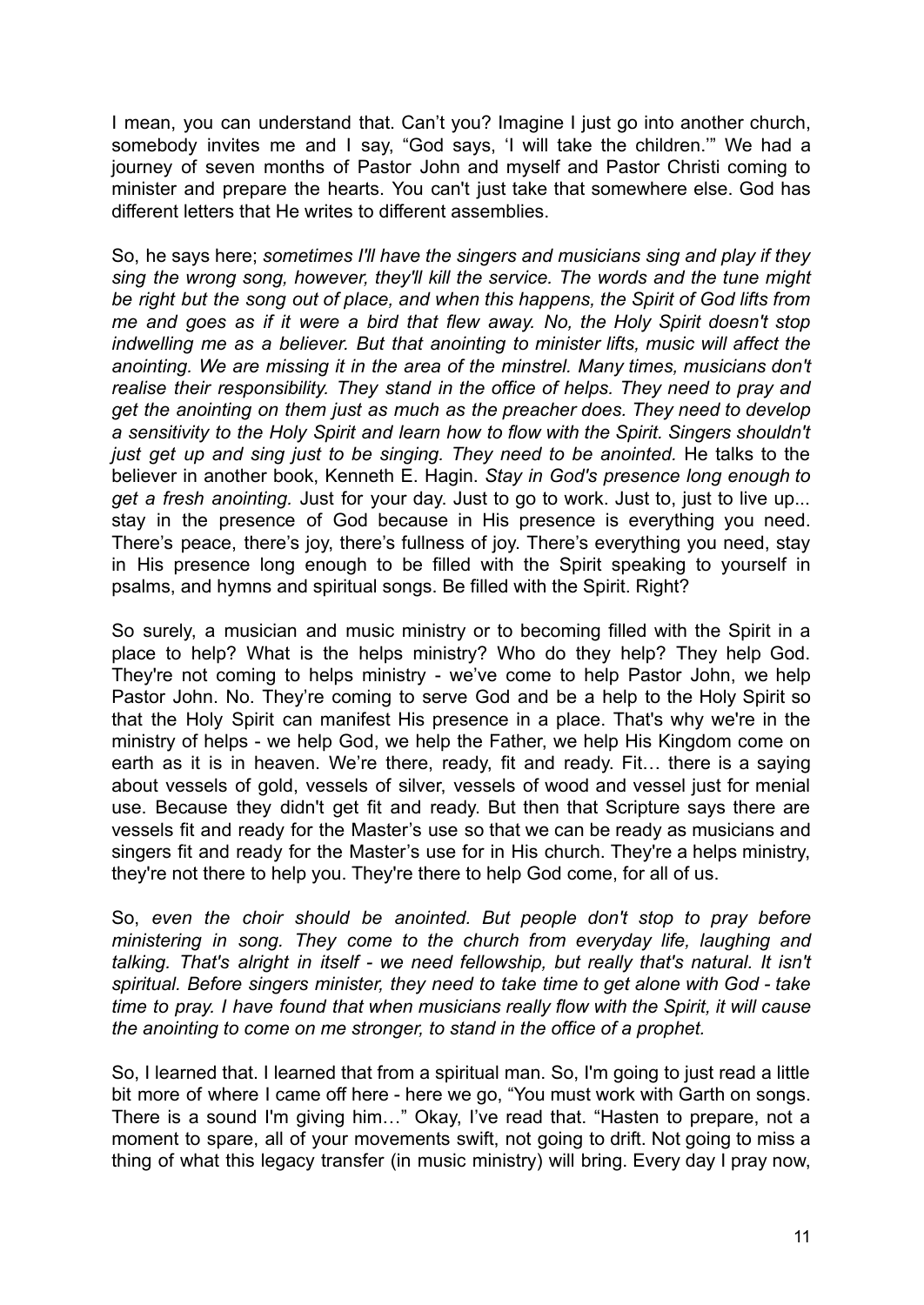every day I say now." Alright, "I'm at every meeting, hearing every word. Heavily vested in the Spirit, I will it."

And then he gave me in 2017, 9<sup>th</sup> of September – *By divine assign I put a sound in this one at this time...* So there's sound that the Holy Spirit is putting in Pastor Garth. Sound, right? Not all the words all the time. I get lots of the words and lots of instruction from the Holy Spirit. This Psalm, that Psalm, this Psalm, that sound with this Psalm. That's a sound. I have to listen for the sound too. Right. That's what Pastor John said. What did he say? That's what a Psalmist does – they're looking for a sound. So, I check the sound with Pastor Garth. And there's one of the songs that is going to be released on Sunday, that the Lord said, "I want this, I want this sound in a song, this Psalm." And I said, "Garth, get the melody from the Lord." And he came with the melody, he sent it to me and when I was listening to it in my room, I just began to cry, and cry, and cry. I said, "Lord, what's wrong? It's all wrong. It's not right, Lord, Lord, Lord…" And He spoke to me and He said, "This is a litany." L-i-t-a-n-y. "This is a litany." I will be explaining some of that on Sunday morning, before they sing the song. He said, "This sound does not go with this Psalm". Now I don't have that happen to me all the time, that's the only time it's ever happened to me - really like that. I couldn't stop crying. I couldn't stop crying. I said, "Lord, what's wrong?" "It's not the sound for this Psalm." And so I went back to Garth and said, "It's not the sound for this Psalm." This is a litany and then I instructed him in song. I instructed him - I taught him what a litany is, because I went and studied it and I looked at - and I could teach Garth what a litany is. It's repetitive and it gets sounded over and over and over and over and that repetitiveness is what does something in you. And that particular Psalm is a litany. Not all Psalms are litanies, right? And so, isn't this interesting?

You know, my King James Bible is in there - I'm going to give you a little heads-up, I didn't do this this morning. God's giving you a little bit of a heads-up here… *By divine assign I put a sound in this one at this time. No explanation you need, only My Spirit you heed. This sound must resound in the hearts of everyone.* Well, we know now why. Because we know the impact and the effect and the influence that sounds and songs from heaven have, right? Thank you, thank you. Let me just see if I can find it for you. I know I wrote it. Okay, so now I'm going to page to find it, right? Because I wrote it down here. Where are you? Mmmm, you're really getting a sneak preview here. Actually you know what I'm going to do, I'm going to ask you to page for me until you find… where is that? Because the Lord had said to me, "There are not enough thanksgiving songs. And this is a thanksgiving Psalm. Okay. Do you mind me taking some time here? So I can find it for you?

Here it is. Thank you, Lord. So now you know. I'm not going to tell you which Psalm it is though. But you'll hear it. You'll hear it. I will make the announcement before they actually release that particular song to explain to the congregation what a litany is, right? A litany is a resonant, repetitive chant of cheering phrases, incantation, lengthy, recitation, a recital that involves repetition. Solemn thanksgiving, repeated series. Prayer consisting of a series of invocations, with responses from the congregation recurring repetitive series of recital. Fixed. Incantation is a written, recited sung words designed to produce a particular effect. The Bible commentary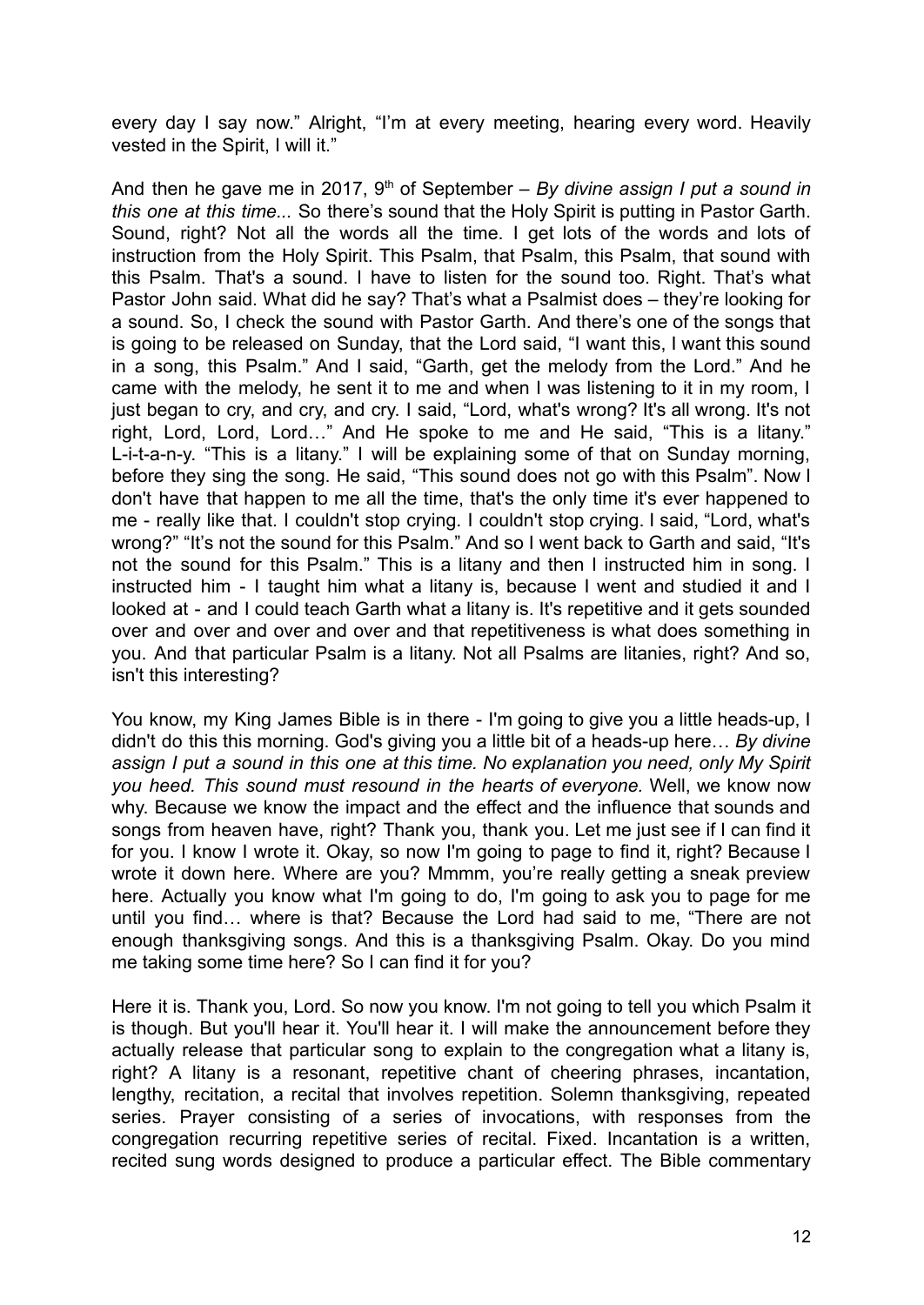says an exorcising effect. To sing, the act of using certain formulas of words for the purpose of raising spirits.

And so what Pastor Garth had done, is he cut it short. He didn't want the repetitiveness - and he put a tune to those words without the repetition. And so then when I went and ministered to him about what a litany is, the Psalm is a litany of God's wonders, and it's full of thanksgiving. He hit it, with him and the Holy Spirit, and you're going to hear it. Shhhhhhh. I've got some other things to say about that song, but I'll say it on Sunday. So here we go.

"As time draws near, there will be a holy fear, so more dear. These are holy days. You will walk in all of my ways. You shall have a song, as in a night when a holy feast is kept. You will keep the holy vigil as the day approaches. I prepare you to prepare them, so they can be ready, so they can be steady, the men will sing now. My sound will be in everything, nothing discordant. I come, I come. My son, My son. Run, run." And I've been doing that since Pastor John appointed me. I am not self-appointed. Pastor John recognised the calling on me and appointed me as the chief Psalmist and to be in charge… to be over song.

So I wanted to show you this scripture here, chapter 15 verse 22. In the Amplified, **<sup>22</sup>Chenaniah, leader of the Levites in singing, was put in charge of carrying the ark and lifting up song. He instructed about these matters because he was skilled (1 Chronicles 15:22 AMPC).** Now I'm going to read you something about Chenaniah. Right. My studies on Chenaniah. So here's Cheneniah, the master of the song, with the singers. So it's important to note that there is an instruction to be given about a song.

Chenaniah was a leader; he was for song and he was over song. He gave instructions about the song. Chenaniah, leader of the Levites in singing was put in charge of carrying the presence and lifting up the song and he instructed about this matter because he was skilled and able. The NIV says he was well informed in it. God's words translation says, instructed others how to sing prophetic songs, gave direction about the song. So, I can't read all of this; this is too much. But here we go. So who instructs Chenaniah about the song? The Holy Spirit through the holy scriptures. Who put Chenaniah in charge of lifting up the song? He was not self-appointed. Not himself. It was recognised by those around him that because he was instructed by God, in that which was to be observed in it. It was his responsibility because he had been taught and was learned in song.

So can you see here, where God has me in my place with my ministry gift to the body; serving the body with my helps ministry and when the right person is in the right place, what a difference it can make. God had to put a Levite in charge of music ministry in this House. So I'm going to just carry on reading a couple of things here. I know you're getting something out of this today. Right?

Run run, right. It's Heritage Worship, He said to me, 2018 - legacy sound. It contains in it the fire of God – cleansing, healing, pruning properties. It's the pure sound of the pure root and the first fruit goes to a holy man of God. Isn't that beautiful? Can I read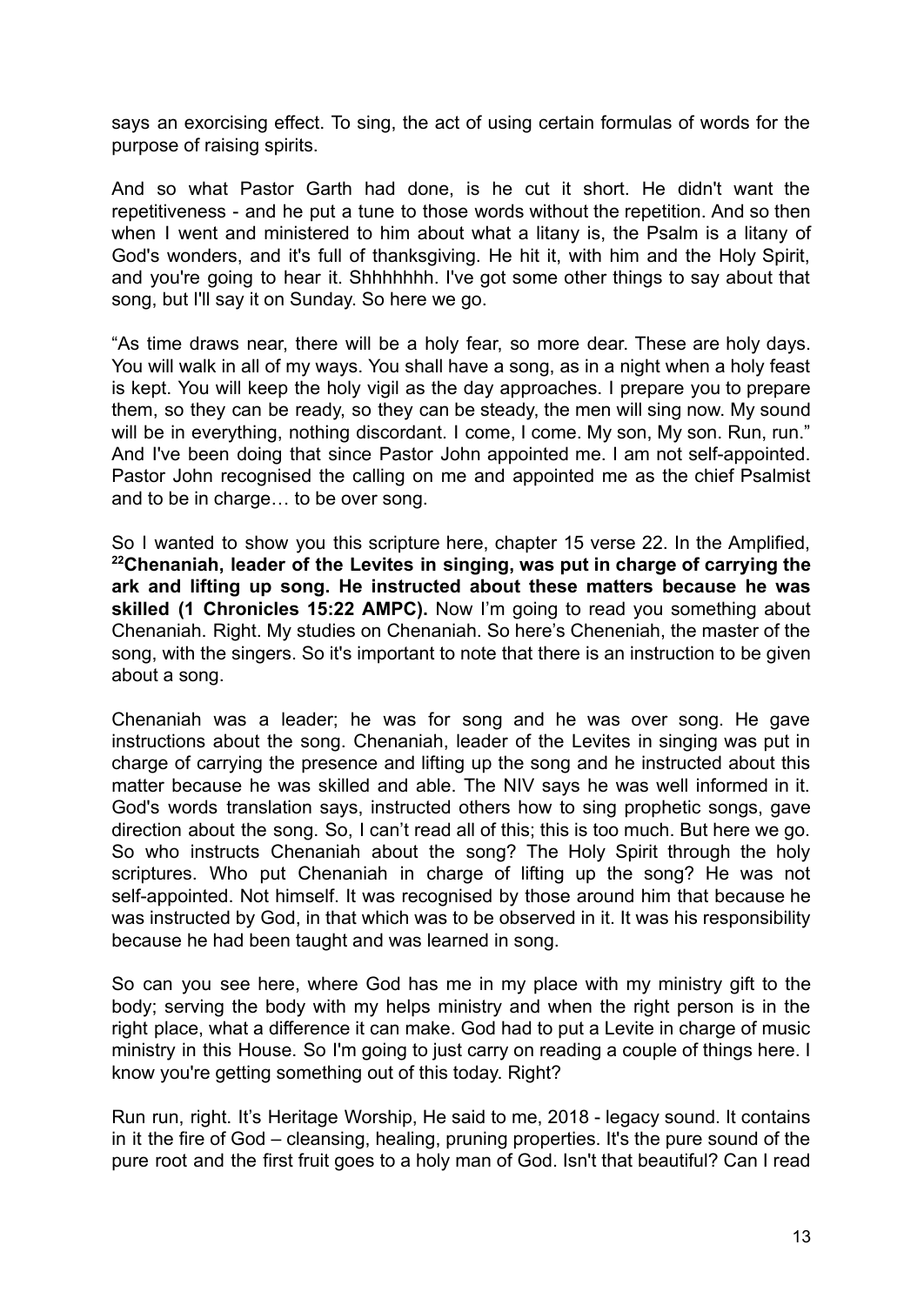that again, how He gave it to me? It's Heritage Worship legacy sound. It contains in it the fire of God – cleansing, healing, pruning properties. It's the pure sound of the pure root and the first fruit goes to a holy man of God. We gave the first fruit to Brother Jerry.

Thus to ensure that it contains pure, continues pure, holy, separated, consecrated words and sounds, to you wholly unto Thee. Be glorified. Give us the sounds of heaven, may the sound remain pure. May the distribution of the sound be according to You, Lord, in the pattern of Your holy scriptures. That we mind not the things of men but that we mind the things of God. God unfiltered, living only in the function of your pattern in Heritage Music Ministry. Right. The Lord told us from the outset of our ministry, you will not do what others do. Do not look around just because you can now, all over computer network, it's not My way. You will be led and directed and guided by my Holy Spirit. Hallelujah.

So, and He gave us a wonderful warning. Oh, here's another thing; excellence in song and instruments are not for man to have anything to say and to boast. It is for the Holy Spirit to be able to move in us; to demonstrate and communicate our spirit life to the full, in love and adoration of the Father and the Son and one another. We are pressing for excellence for the Lord. The house is for the Lord. It is a sacred place. It's not for commerce and trade. It's not for comparison or competition. He wants to dwell with us. I have this music ministry, this was 2019, music ministry for this time of Mine, for My House, a supernatural increase of My glory. A word of caution; I will give you the best for music ministry. As a congregation you must pass the test. Don't be impressed. Just be blessed.

So I asked Him a little bit later on. I think it was a couple weeks later, so I said to Him, "Lord, you're going to give us the best for music ministry?" I said, "You're going to give us the best singers, the best musicians?" He said, "No, I'm giving you Me. I'm giving you My presence. I'm going to come. I'm giving you, Me." Wow. Wow. Wow, Pastor Melusi. I thought, "Oooh, You are going to give us the best – the best what, the best what?" He said, "No, that's Me. I'm the best, I'm the best. I come because You are obedient to My Holy Spirit to do music ministry the way I told you to do. Glory to God. Hallelujah. I said to Him, "So what best?" I wrote it down here. "So what best are you giving us?" "Me," He said.

So this is what happened to Satan, Ezekiel 28:17, The Message Bible, **<sup>17</sup>Your beauty went to your head. You corrupted wisdom by using it to get worldly fame …** and **<sup>18</sup> … you defiled your holy places of worship (Ezekiel 28:17-18 MSG).** "You don't need to do this, Sharon, you already share in My glory. I've already crowned you and My people with glory and honor as sons. As I bring you into My supernaturally increased glory, do not let your heart be lifted up. Give Me the glory." 1 Corinthians 1:29, "Let no flesh glory in My presence." Let your spirit glory. Please, when you come on Sunday and these songs are being released, don't let your flesh glory in anything. Let your spirit glory. Don't look at the singers and instrumentalists and think anything of them. Don't think anything of them when you come. See them as ones that are helping God, so that His presence can come to you. Please do that.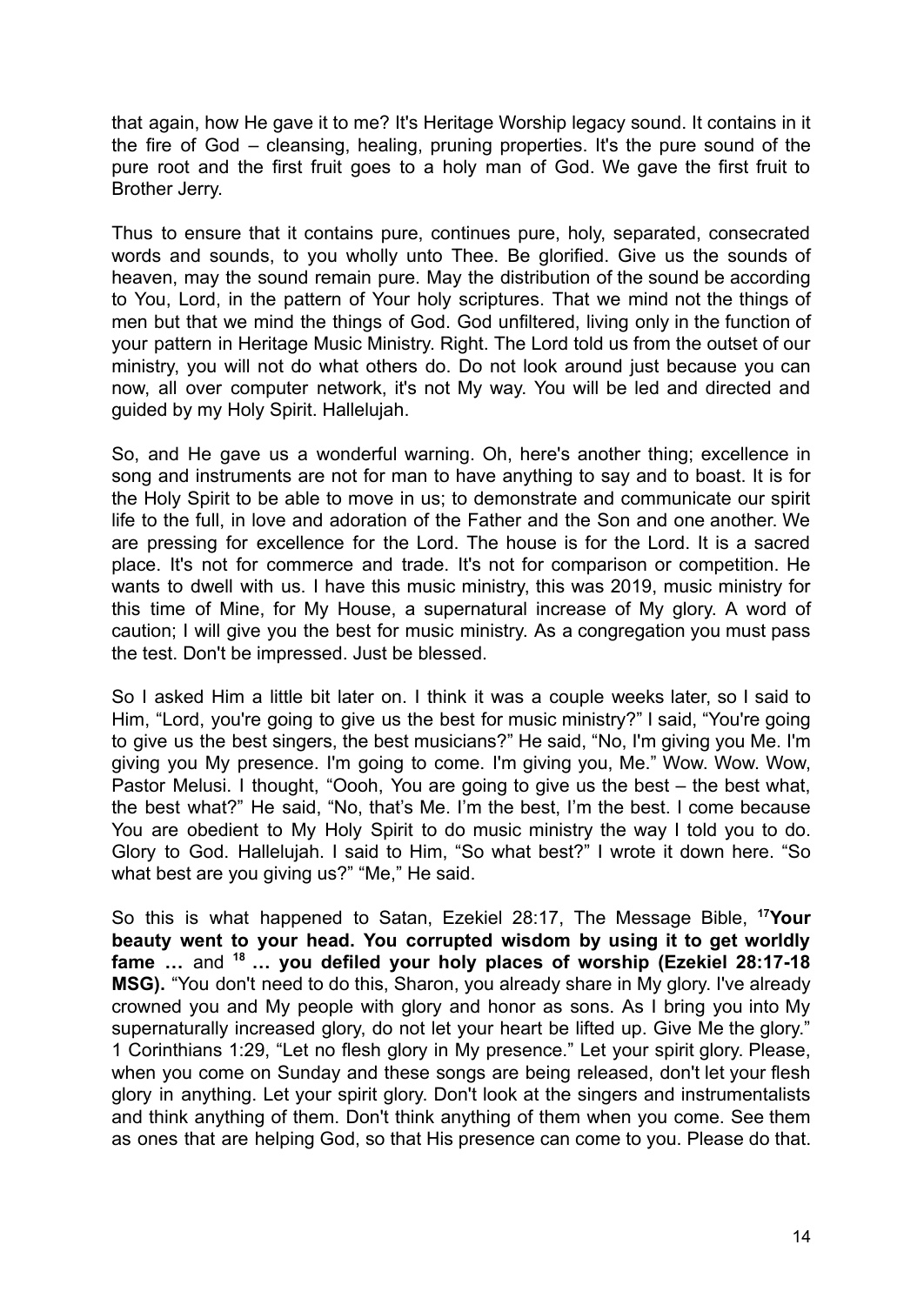Please do that. God's preparing you to receive the best of Him when you're there on Sunday morning. The best of Him that He has for you on Sunday. Right.

That's going to help you to see them accurately according to Scripture, this is what we're not going to do. We're going to take every sound and every song, we're going to just, you got to be so personal and intimate with God on Sunday morning, Church. Don't think about your mom and dad next to you, don't think about anything. Come saying, "Lord, these songs and these sounds, let them be, let them do in me as I sing them to You," because all the words of all the songs are going to be up, you're going to be able to stand and be with God. You're going to be able to stand and be with God and just let the intangible, music and sound is intangible and ethereal, and allow them to change you. Let them just come into your being, into your spirit, into your heart. Let God do something fresh and new in you, between you two, you and Him. Don't come to watch others around you and how they're responding. Don't come to look around. Come because the sound and song comes from heaven to your heart. Right. And that's it.

Let no man glory in men. Do not glory, do not let your flesh glory in any of the musicians - as if God thinks they're something. He just loves them for who they are, the people that they are not because of talent or anything like that. Right? Hallelujah.

Wow, we're going to have such a time. You're so ready for this, Church? You're so ready for this. You've so got it. You got it. You're ready for this. You're coming right. You're coming righteous. It's going to be righteous on Sunday. It's righteous. Hallelujah. You're coming right. Hallelujah. You're coming to get exactly what this preparation is intended for you. You got it. You got it. I know you got it. You got it. Hallelujah. You got it. You got it. You got it. You got it. You got it. You got it. You got it. You got it. Hallelujah. You're going to be there, just you and the Holy Spirit and Jesus and the Father in you. Just you two, you four and no more. [Pastor Sharon laughs] They are three in one, you know. They are three in one. Glory to God.

You're going to come, Erin, and you're going to just be with Jesus on Sunday morning. Right? Just you and Jesus because I know you love sound and you love song. Just you and Jesus. Don't let anything distract you. Right, Daniel? Just you and Jesus. Glory to God. May you have eyes, even if your eyes are open and you see, may you have eyes of the Spirit to see only Jesus, though you may see people. May you have eyes of the Spirit to see, to see Jesus and may you have ears of the Spirit to hear Jesus and all glory be to Him, all glory.

Shall we just put our hands on our ears and say, "Ears to hear You, Jesus. Eyes to see only You, Jesus." Hallelujah.

I bless you all now. I bless your week, as you prepare. As you prepare for this very big day of God on Sunday, it's a big day for Him. It's a big day for Him. It's a big day for Him because you're going to be there. And He knows that you're prepared now. I believe He's pleased that I have obeyed Him to prepare you to receive the release of these sounds and songs, right? Right. And during this week, you're just going to, "Lord, Lord, these sounds and these songs, I'm getting ready. I'm getting ready. I'm